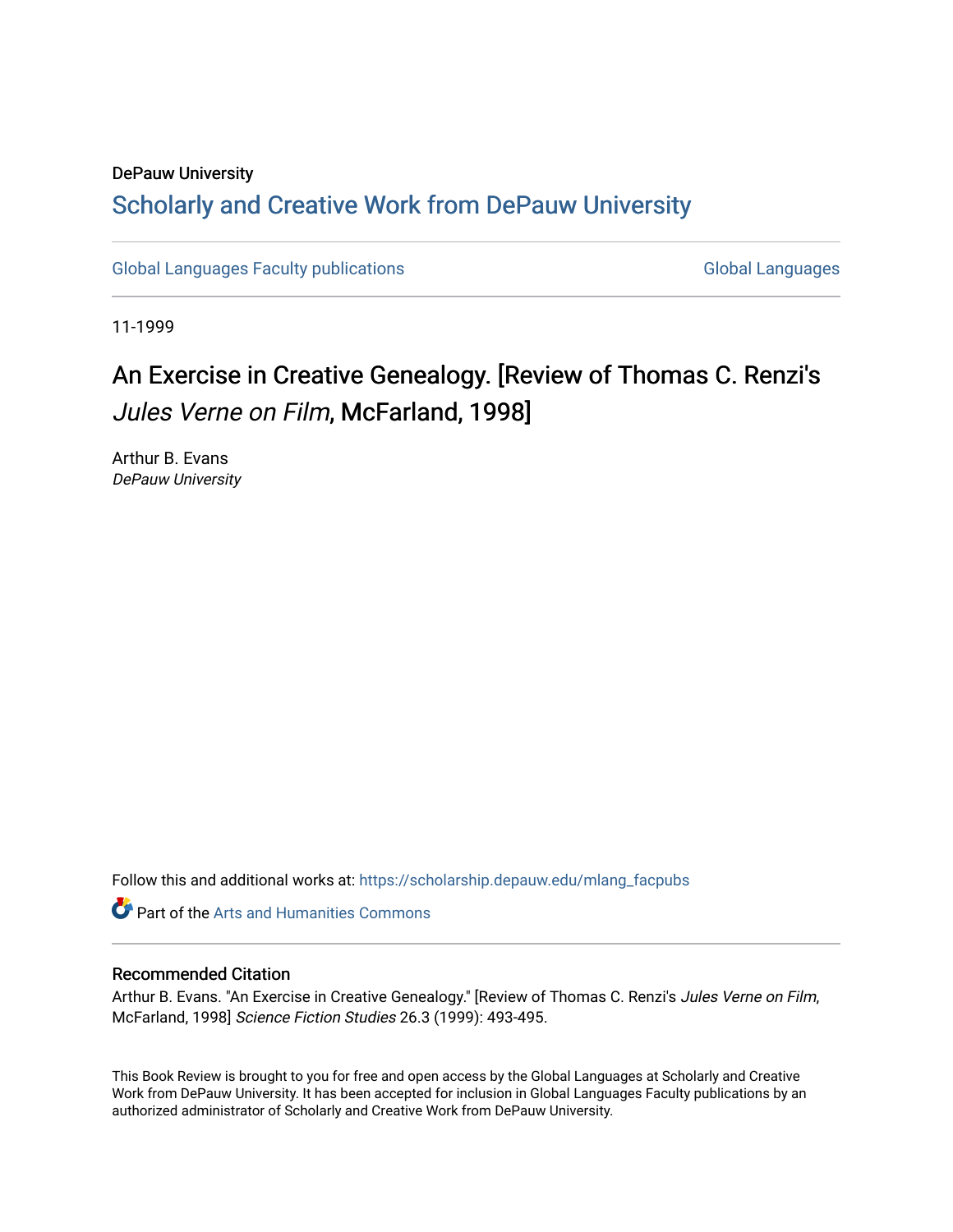## **Science Fiction Studies**

**#79 = Volume 26, Part 3 = November 1999**

**An Exercise in Creative Genealogy.**

**Thomas C. Renzi.** *Jules Verne on Film: A Filmography of the Cinematic Adaptations of His Works, 1902 through 1997***. McFarland (fax: 910-246-5018), 1998. xiv + 230 pp. \$55 cloth.**

**The title of this book is somewhat misleading. It perhaps should have been called** *Jules Verne on Film: A Very Selective Filmography of the Cinematic Adaptations--Including Movies Arguably Derived From, Influenced By, Associated With, Parallel To, or Somehow Conveying the Aura Of--His Works, 1902 through 1997***. What Thomas Renzi has done, in essence, is to lump together many (but far from all) of the straightforward cinematic adaptations of Verne's novels with a wide variety of other films that, in some way, appear to "echo" Verne's works. The result is often surprising and, at times, not a little incongruous. Movies such as** *Thunderball* **(1965) and** *Barbarella* **(1967), for example, find their supposed "origin" in Verne's***Face au drapeau* **(For the Flag, 1896) because they feature mad scientists who threaten the world with doomsday devices. Films such as** *The Warlords of Atlantis* **(1978) and** *The Abyss* **(1989) are said to be spin-offs from Verne's** *L'Ile mystérieuse* **(The Mysterious Island, 1875) because they have undersea cities--"submerged islands"--that, according to the author, "suggest an aftermath to Twenty Thousand Leagues, since they have a kind of 'after-the-***Nautilus***-what' premise where events seem an outgrowth of Nemo's advanced science" (134). And a host of such popular movie thrillers as** *Meteor* **(1979),** *Asteroid* **(1997), and--incredibly--Stephen King's** *Maximum Overdrive* **(1986) are seen as somehow deriving from Verne's***Hector Servadac* **(Off on a Comet, 1877) because their plots are about an impending collision or near-miss between Earth and a wayward heavenly body.**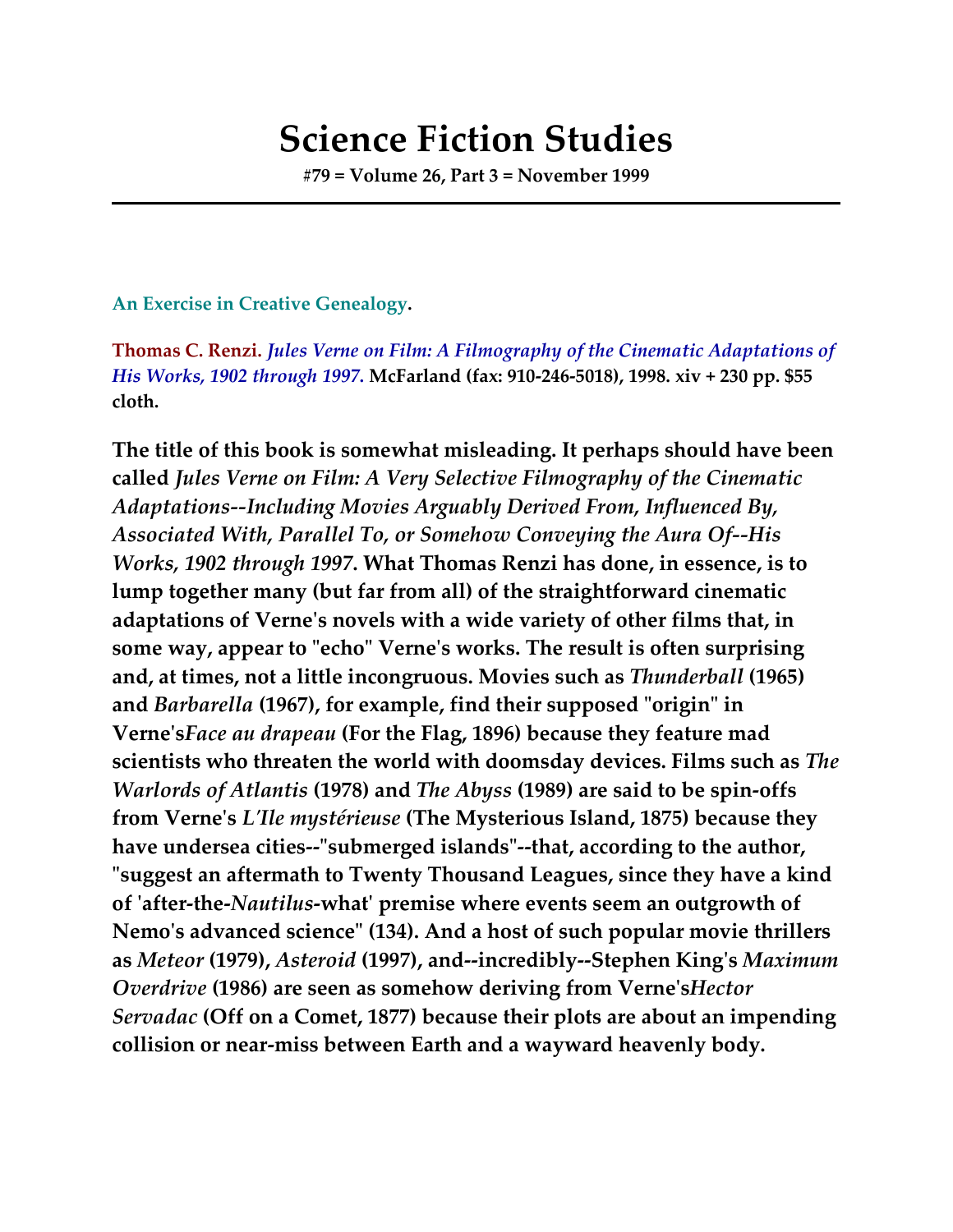**This enthusiastic, freewheeling, but very naive exercise in what might be called "creative genealogy"--where virtually any film might be labelled as "influenced by" Jules Verne because it contains a theme, a stock character, or some storyline once used by Verne--is hardly convincing. And it is definitely not serious film scholarship. But it is fun. And, to the author's credit, his commentary often implies that these putative cause-effect "borrowings" are mostly in the eye of the beholder. Almost every page of the book is filled with entre nous caveats--e.g., for the texts cited above as descendants of Verne's Face au drapeau, Renzi acknowledges: "In most such films, the similarities to Verne are more coincidental than intentional" (55). Nevertheless, I found it quite delightful to see gathered in one place so many different films supposedly related in one way or another (thematically, symbolically, or structurally) to Jules Verne's** *Voyages Extraordinaires***. Beyond the obvious and well-known adaptations--by Mè:liés, Disney, et al.--it is easy to see how certain movies like** *Fantastic Voyage* **(1966) might be construed as a "clever variation" (200) on Verne's** *Vingt mille lieues sous les mers* **(Twenty Thousand Leagues under the Sea, 1870). But who among us would have ever thought of associating the television movie** *Charlie and the Great Balloon Chase* **(1982) with Verne's** *Cinq semaines en ballon* **(Five Weeks in a Balloon, 1863)? Or the Orson Welles film***The Lady from Shanghai* **(1948) with his** *Les Tribulations d'un Chinois en Chine* **(The Tribulations of a Chinese Gentleman, 1879)? Or movies such as***Blade Runner* **(1982) and** *Black Moon Rising* **(1985) with his** *Robur-le-conquér-ant* **(The Clipper of the Clouds, 1886) and** *Maître du monde* **(Master of the World, 1904)? Renzi makes clever, if at times rather strained, efforts to cement these connections, although his inclination to rope in filmic adaptations of several other writers' works--e.g.,** *The People That Time Forgot* **(1977) is "blatantly derivative" (15) of** *Les Aventures du capitaine Hatteras* **(The Adventures of Captain Hatteras, 1866) despite being based on an Edgar Rice Burroughs novel (itself, Renzi asserts, essentially a Vernian text)--tends at times towards the critically reductive, if not the monomaniacal.**

**Despite its wide-ranging coverage, let there be no mistake about this book's much-less-than-comprehensive treatment of both Verne and "Verne-like"**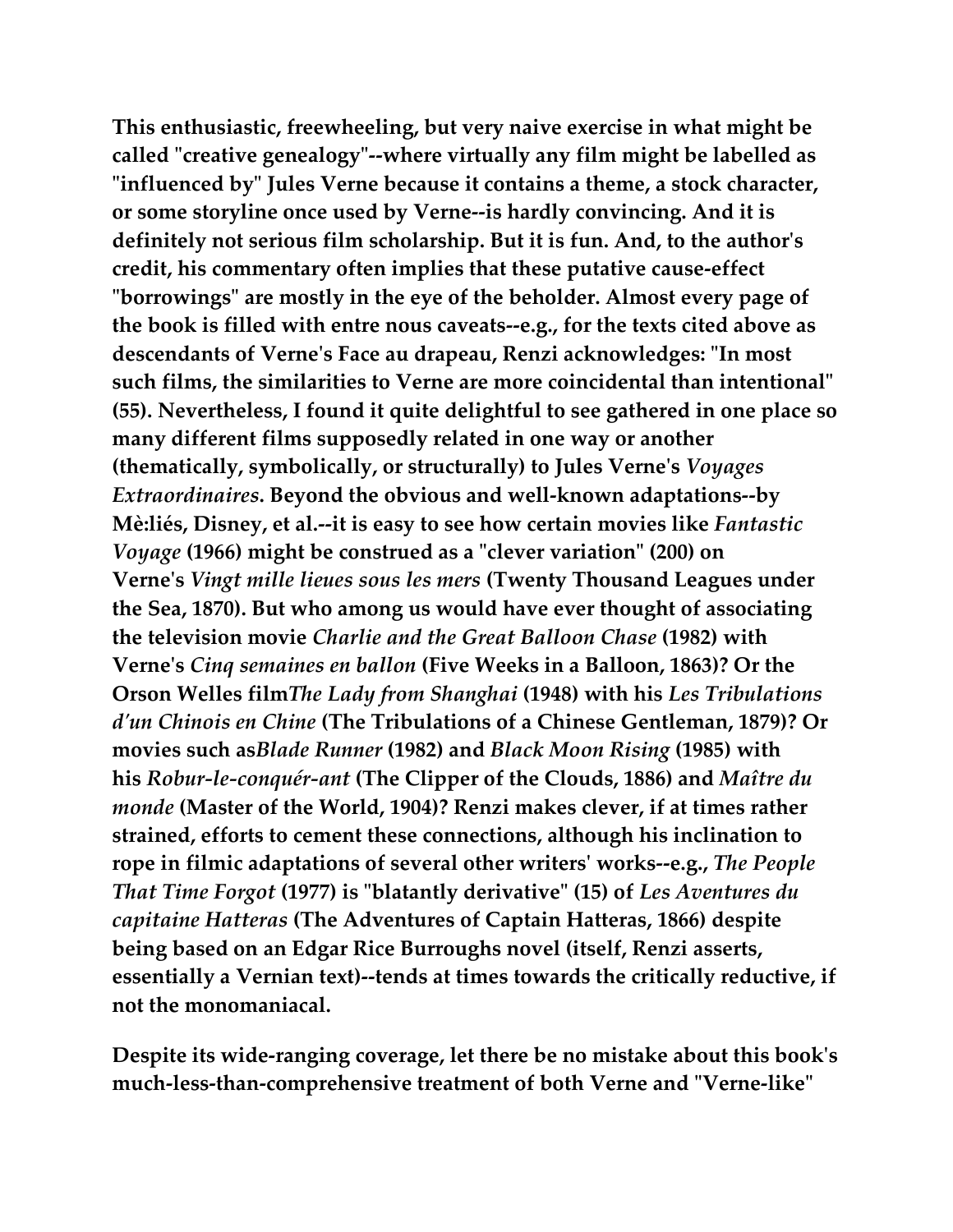**films. Although many of the straight cinematic adaptations of Verne's novels are represented, many are not. In particular, certain movies made for televi-sion--like the French ORTF broadcasts of the 1960s and 1970s--and animated Verne films in general are treated very sporadically if at all. Experts estimate that there have been over 300 cinema and television adaptations of Verne's works produced in the twentieth century, making him one of the most "translated" fictional authors (on celluloid, as on paper) in the world. In contrast, the total number of movies featured in** *Jules Verne on Film***--including both straight adaptations and "derivational" titles--is a mere 167. There have been, for instance, no fewer than eight film adaptations of Verne's** *Les Enfants du capitaine Grant* **(The Children of Captain Grant, 1867) alone--this book lists three, plus one "related" film. Verne's short story** *Maître Zacharius* **(Master Zacharius, 1854) has been filmed at least five times, in both Europe and the USCand this book does not list it at all. A few other overlooked novels and short stories by Verne to have appeared on the large or small screen over the past few decades include** *Un Drame en Livonie* **(A Drama in Livonia, 1904) by Semione Aranovitch in 1972 in the USSR,** *La Chasse au météore* **(The Chase of the Meteor, 1908) by Roger Iglésis in 1966 in France, his country-man Jacques de Berne's 1982 adaptation of the short story** *Frritt-Flacc***(Frritt-Flacc, 1885), the 1974 cinematic version of** *Le Pilote du Danube* **(The Danube Pilot, 1908) by Hungarian Miklós Markós, and a German animated version of** *L'Ile &\$224; hélice* **(Propeller Island, 1895) by Armin Lang in 1978, among others. And I found it especially strange that Renzi's book virtually ignores those short films directed and produced by Jules Verne's own son Michel: e.g., his 1916-1919 cinematic productions of his father's** *La Destinée de Jean Morénas* **(The Destiny of Jean Morénas, 1910),** *Les Indes noires* **(The Black Indies, 1877),** *L'Etoile du sud* **(The Southern Star, 1884) and** *Les Cinq cents millions de la Bégum* **(The Begum's Fortune, 1879).**

**As for the overall structure of** *Jules Verne on Film***, after the author's introduction and a brief--and unfortunately error-marred--biography of Verne, the book contains 23 chapters arranged alphabetically by title (in English), from** *The Adventures of Captain Hatteras* **to** *Voyage Across the Impossible***(an unpublished play by Verne and Adophe d'Ennery, 1882).**